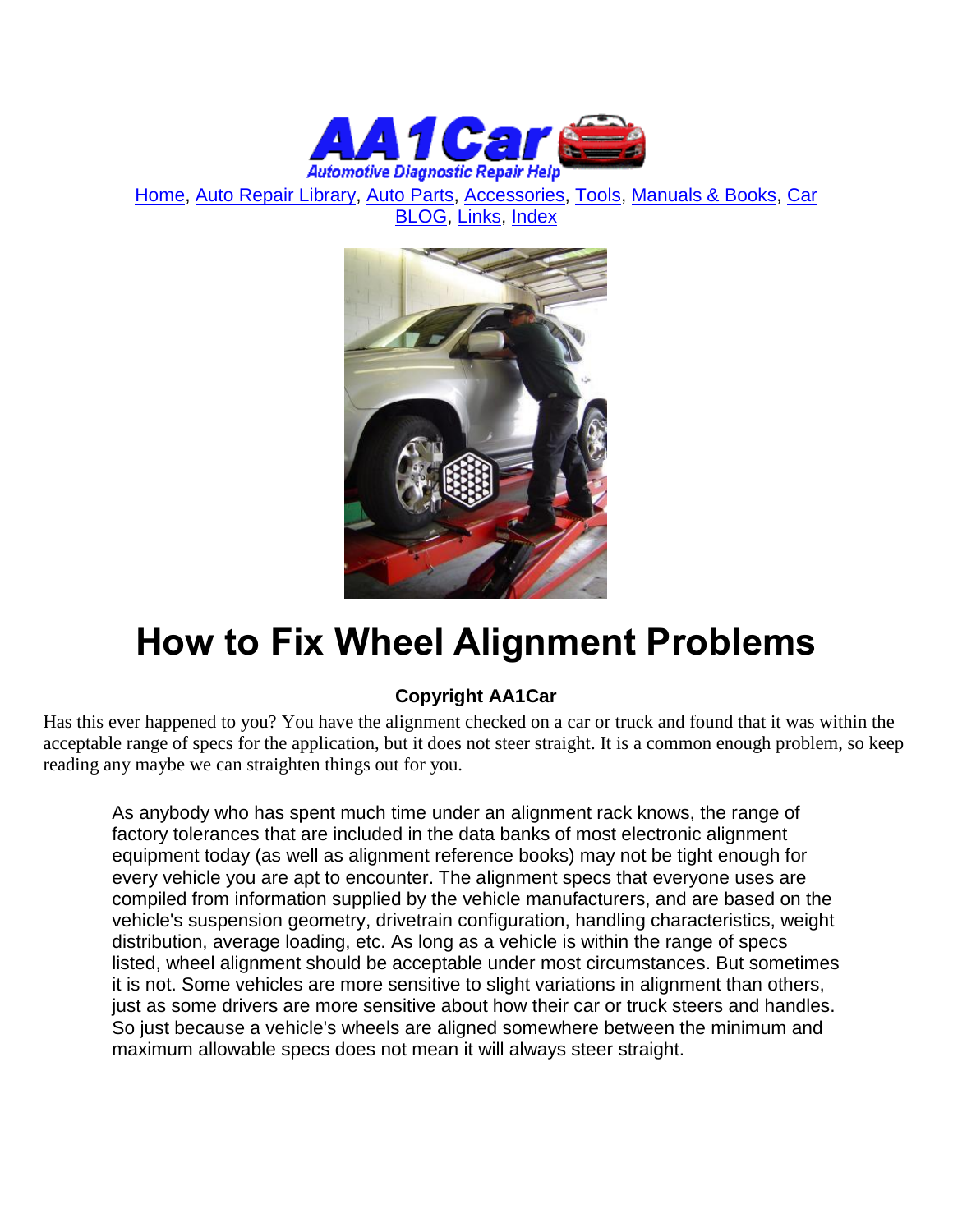For starters, most experts say wheels should be aligned to the "preferred" alignment settings rather than accepting anything that is between the minimum and maximum values. Why? Because preferred settings are closer to the mark than the minimum or maximum values.

Another suggestion is to keep the difference and camber and caster readings side-toside to half a degree or less. Why? Because more than half a degree difference in camber or caster between sides may cause the vehicle to lead to one side.

# **WHY STEERING PULLS**

Three simple conditions must be met for a four-wheeled vehicle to travel in a straight line:

1. All four wheels must be pointing in the same direction.

That is, all four wheels must be square to each other and square to the road surface (in other words, parallel to one another, perpendicular to a common centerline, and straight up and down).

> 2. All four wheels must offer the same amount of rolling resistance. This includes the "caster effect" between the front wheels that steer.

3. There must be no play in the steering or suspension linkage that positions the wheels.

If all three conditions are not met, the vehicle will drift to one side depending on which forces are at work. This creates a steering pull which the driver will counteract by steering the other way. Having to constantly apply pressure to the steering wheel to keep the car traveling in a straight line can be tiring on a long trip. It can also be hard on the tires, too.



*A toe-out condition is the most common cause of toe wear on front tires.*

# **TOE MISALIGNMENT**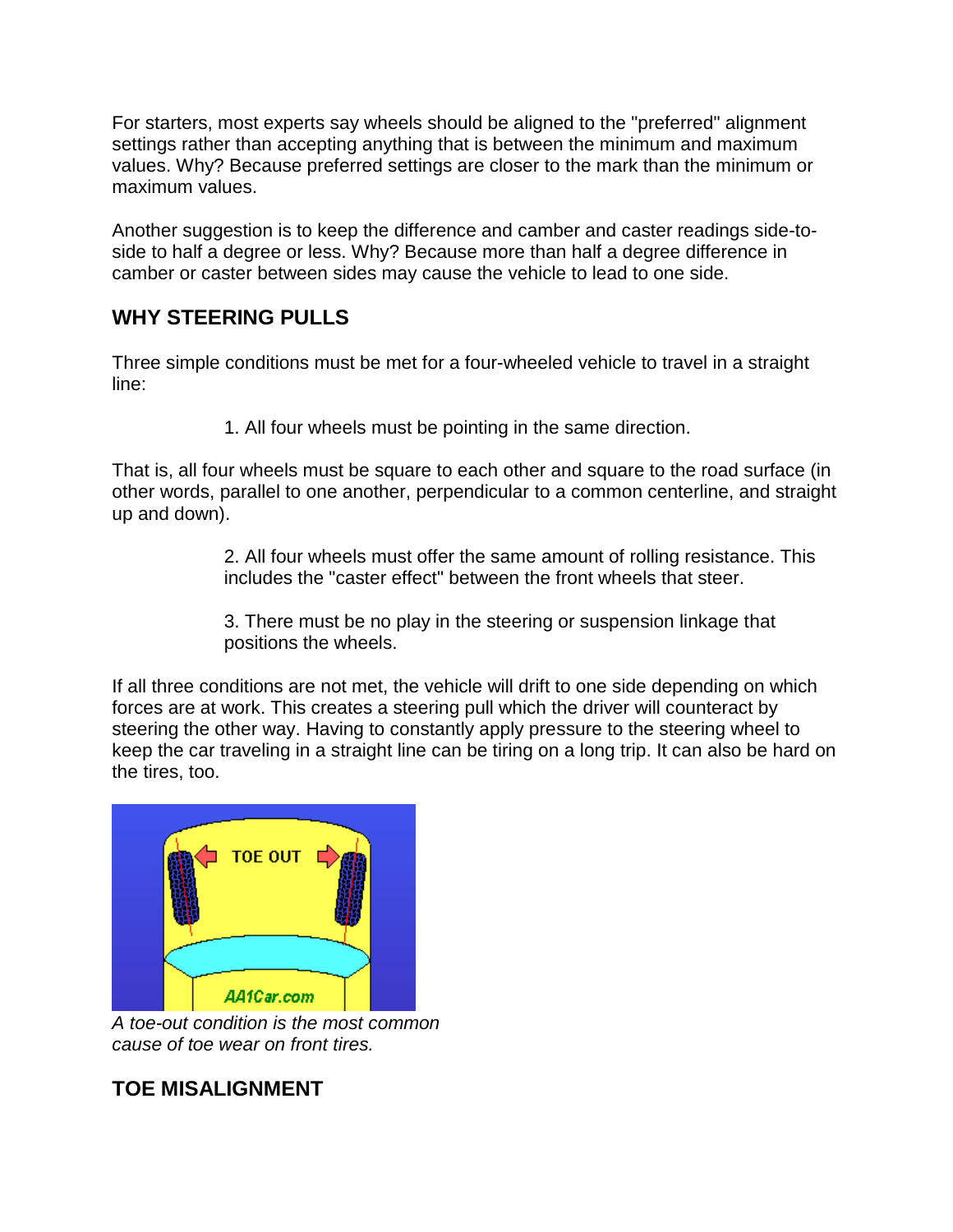Only 1/8 inch of toe misalignment front or rear produces the equivalent wear of scrubbing the tires sideways 28 feet for every mile traveled. Yet many toe specs allows for this much variation!

Toe wear typically causes rapid shoulder wear on the tires on the INSIDE edge of both front tires.



*Inside shoulder wear like this on both front tires indicates toe misalignment. If only one front tire is worn like this, the cause is camber misalignment.*

The need to have all four wheels pointing in the same direction and square to each other and the road sounds obvious enough, but it is surprising how many alignment jobs fail to achieve it when the wheels are aligned anywhere between the maximum and minimum specs rather than to the preferred specs.

Checking toe will tell you if the front and rear wheels are parallel to one another and how close they are to the preferred specifications. If they are within the acceptable range of specs, but the tires show obvious signs of toe wear or the vehicle has an offcenter steering or a pull to one side, then it should be obvious that close enough is not good enough. The wheels need to be realigned to the preferred settings.

It is important to remember that rear toe is just as important as front toe, especially on cars and minivans with front-wheel drive or vehicles with independent rear suspensions. If rear toe is off the mark, it can create a rear axle steer condition that a simple front wheel alignment check will never detect or cure.

Rear toe is also different from front toe in that front toe misalignment tends to be self centering. When the front wheels are toed-in or toed-out with respect to one another, the two wheels share the toe angle equally while rolling down the road with tread wear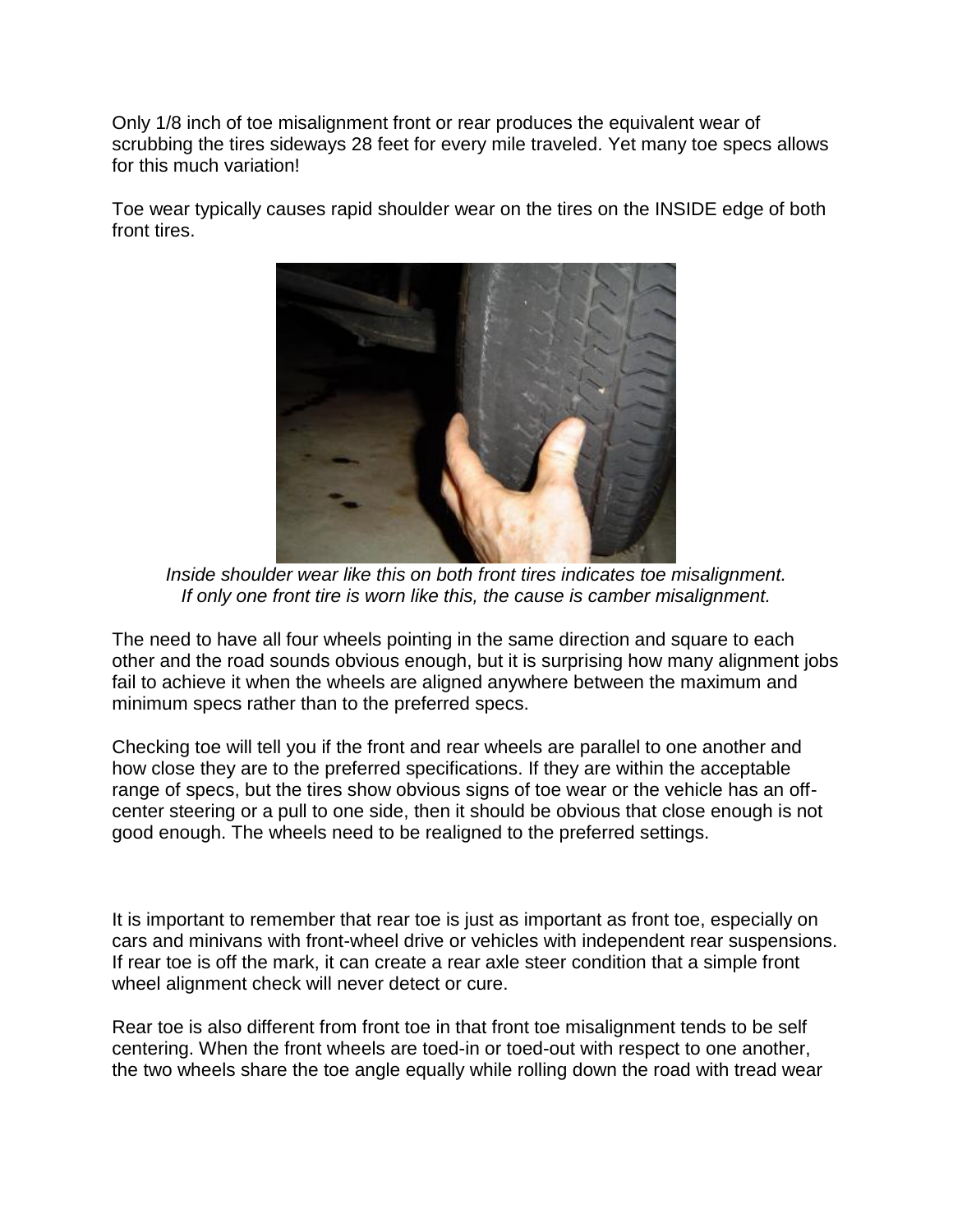being about the same for both tires. With rear toe that is not necessarily true because the rear wheels are not free to steer nor are they tied together with a steering linkage.

On a rear-wheel drive car or truck with a solid rear axle, a cocked axle will toe-in one wheel and toe-out the other by an equal amount. This kind of misalignment will make the vehicle dog track and create a thrust angle that induces a steering pull as well as toe wear in the front wheels (turning the wheels, even slightly, causes them to toe-out which can increase tread wear). If the rear axle misalignment cannot be corrected by repositioning the spring mounts, installing aftermarket offset control arm bushings, etc., you can at least minimize the problem by having the front wheels aligned to the rear thrust angle.

On applications that have an independent rear suspension, or front-wheel drive cars or minivans that have a one-piece rear axle, one wheel that is toed-in or toed-out will also induce a steering pull. If toed in, the wheel will push to the inside. If toed-out, it will pull to the outside. This can also create dog tracking problem with both tires suffering toe wear (though the wheel that is off may show more wear).



#### **CAMBER MISALIGNMENT**

When camber is set to factory specs, the wheels should be more or less perpendicular to the road at normal ride height (a good reason for always checking ride height prior to aligning the wheels!). Camber will vary as the suspension travels through jounce and rebound, but as long as the camber changes are the same side-to-side, there should be no "bump steer" or twitch to either side.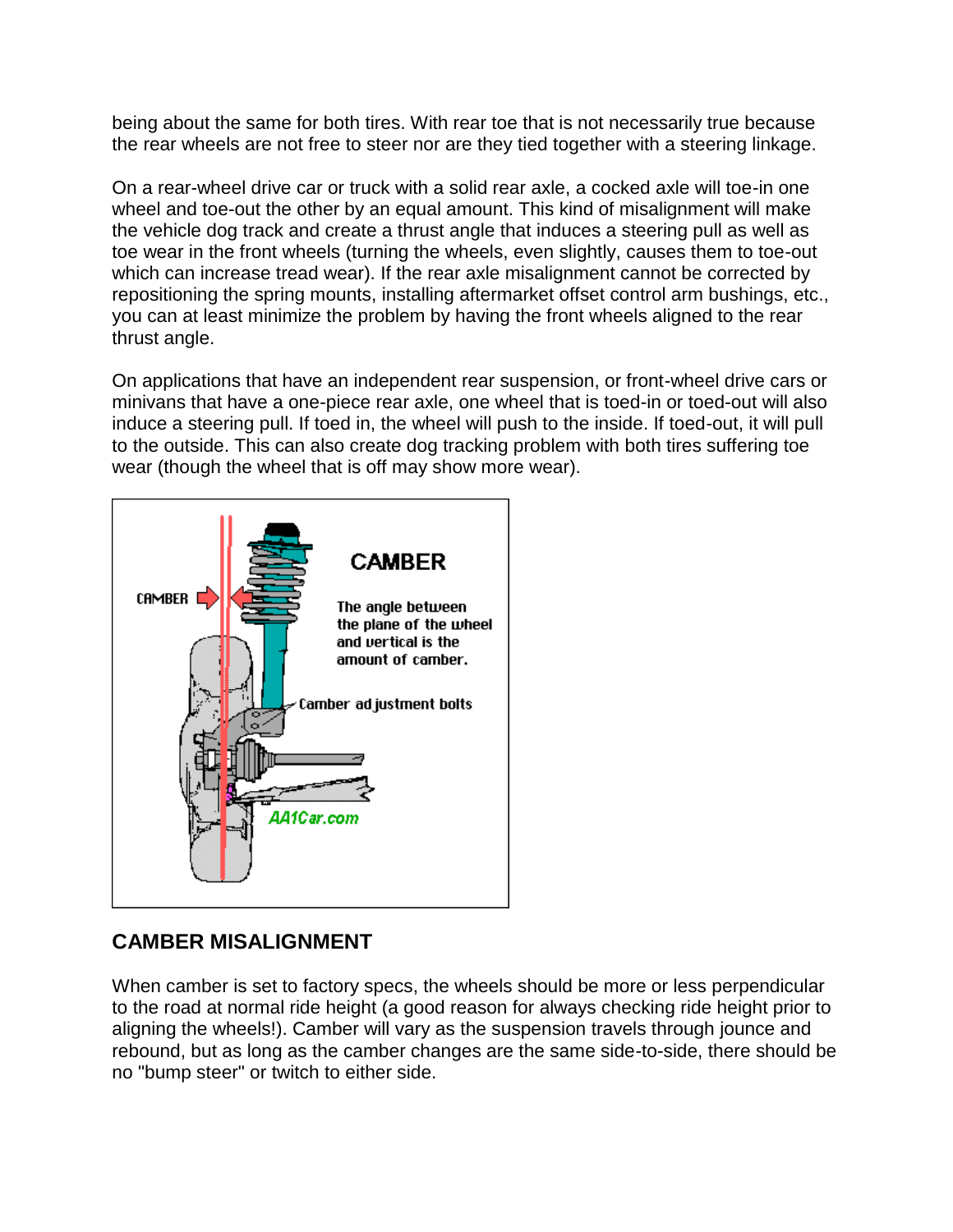But factory specs allow for a lot of camber variation. A typical spec may have an acceptable range of up to a full degree of camber either way. If one wheel is at the maximum acceptable limit and the other is at the minimum acceptable limit, you could end up with a difference of almost two full degrees side-to-side! That is way too much camber difference. Consequently, the vehicle will pull towards the front wheel that has the most positive camber or away from the wheel that has the most negative camber. Keeping camber differences to half a degree of less should minimize this kind of problem.

Rear camber is just as important, too. If there is a difference between rear camber alignment, the rear axle can drift to one side or the other, creating a condition similar to rear axle steer that makes the vehicle steer crooked.

So what do you do if a vehicle has no factory camber adjustments, or the limited range of adjustment is not enough to equalize readings or to achieve the preferred settings? Before any shims, wedges, offset bushings or other alignment aids are installed, the suspension should be checked to make sure something is not bent, broken or worn. A weak or broken spring, a collapsed control arm bushing, a mislocated strut tower or engine cradle, or a bent strut or control arm can all throw camber off the mark.

Checking and comparing SAI readings side-to-side is a good way to identify "hidden" problems such as those just described. Even though we tend to think of it as a nonadjustable angle that is built into the suspension itself, it is still a useful angle to look at (even if specs are not available) because it can reveal conditions or damage that affect a vehicle's ability to steer straight. On front-wheel drive cars where the lower control arms are attached to the engine cradle, a shift in the cradle's position to either side will upset SAI as well as camber. The result will be a steering lead towards the side with the least SAI. Ideally, right and left SAI readings should be within half a degree of one another.



### **CASTER MISALIGNMENT**

Like camber, caster readings should also be set to the preferred specs and be within half a degree side-to-side. A greater difference side-to-side can make the vehicle lead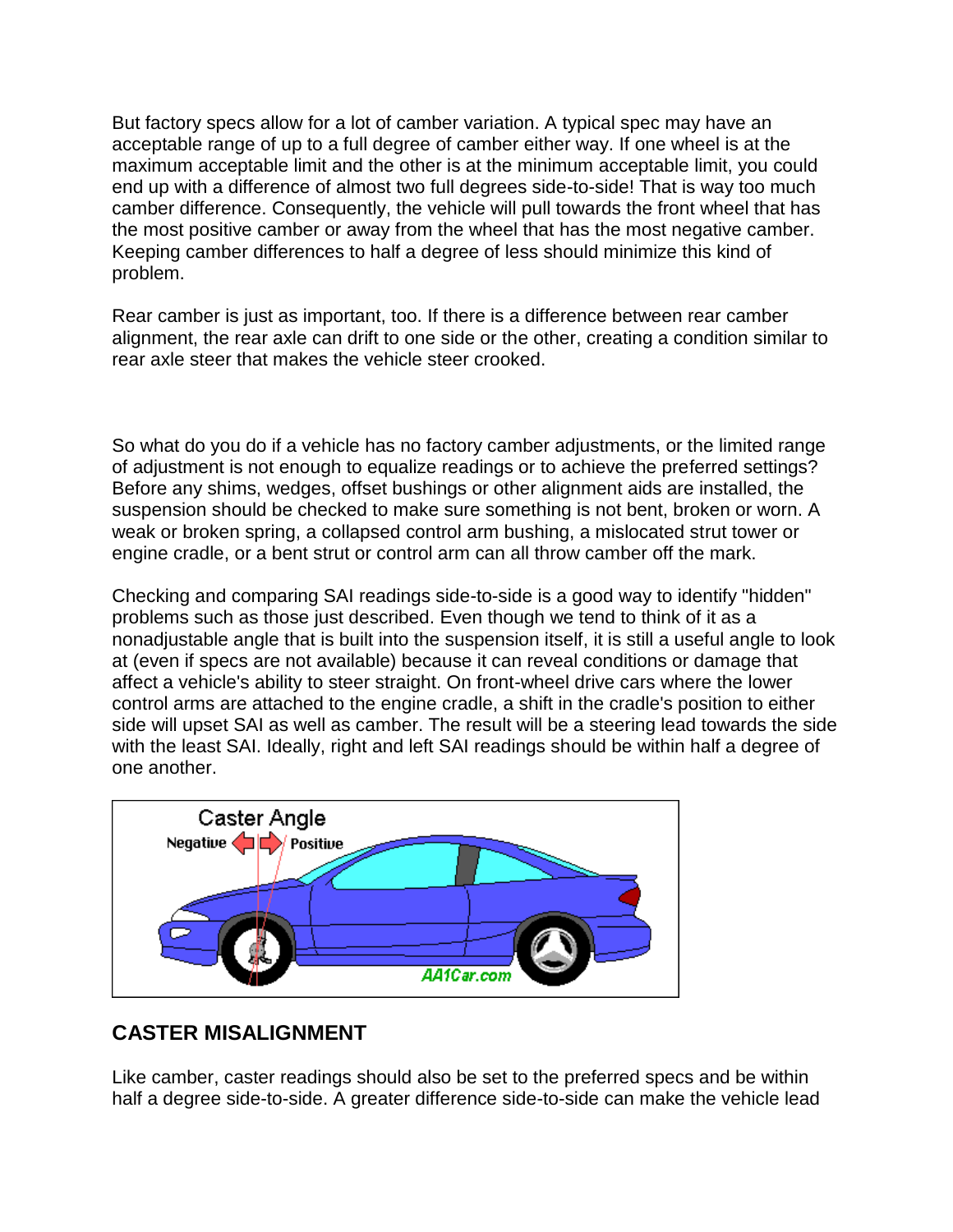towards the side with the least caster. Increasing caster increases steering stability because it forces the suspension to lift when the wheels are steered, while decreasing caster eases steering. Sometimes steering wander can be a problem if the front wheels have insufficient caster. Steering pull that is caused by road crown can sometimes be compensated by adding positive caster to the left front wheel.

If caster is out of range, check for worn strut or control arm bushings, a mislocated MacPherson strut tower or a bent lower control arm.

# **OTHER WHEEL ALIGNMENT FACTORS**

In addition to wheel alignment, anything that creates unequal rolling resistance or friction side-to-side on a vehicle's suspension or brakes can make it steer crooked. This includes such things as underinflated tires, mismatched tires or dragging brakes.

Before wheel alignment is checked, the tires should be inspected. Check and equalize tire inflation pressures. Note tire sizes and brands. A vehicle will pull towards the side that offers the greatest rolling resistance. So if the tires on both sides of an axle are not the same construction (bias ply or radial), diameter, tread width, tread pattern and even brand in some instances, there may be enough difference in rolling resistance to induce a slight pull to one side.

A dragging or frozen caliper, or weak or broken return springs in a drum brake can create enough friction to also cause a noticeable steering pull. If you suspect brake drag, the easiest way to find the offending brake is to raise the wheels off the ground and spin each one by hand.

A vehicle's ability to steer straight can also be undermined if there is excessive play or looseness in the steering linkage or wheel bearings. Loose tie rod ends, idler arms, a worn steering rack, even loose rack mounts can all have an influence on directional stability. So be sure to perform a thorough inspection of the steering and suspension before aligning the wheels.

The alignment of the steering linkage itself is also important. If the rack, center link and/or steering arms are not parallel to the ground, it may create unequal toe changes that result in a bump steer condition when the suspension travels through jounce and rebound. Measuring and comparing the height of the inner and out tie rods ends on each side can help you identify this kind of problem. Another technique is to check for equal toe changes on each side when the suspension is raised and then lowered.

Another condition that may even cause a vehicle to steer crooked is a power steering problem. Internal leaks in the power steering control valve can route pressure to where it is not needed. The pressure imbalance may make the car drift to one side or, if bad enough, the car may try to steer itself with no assistance from the driver! You can check for this kind of problem by raising the wheels off the ground and starting the engine. If